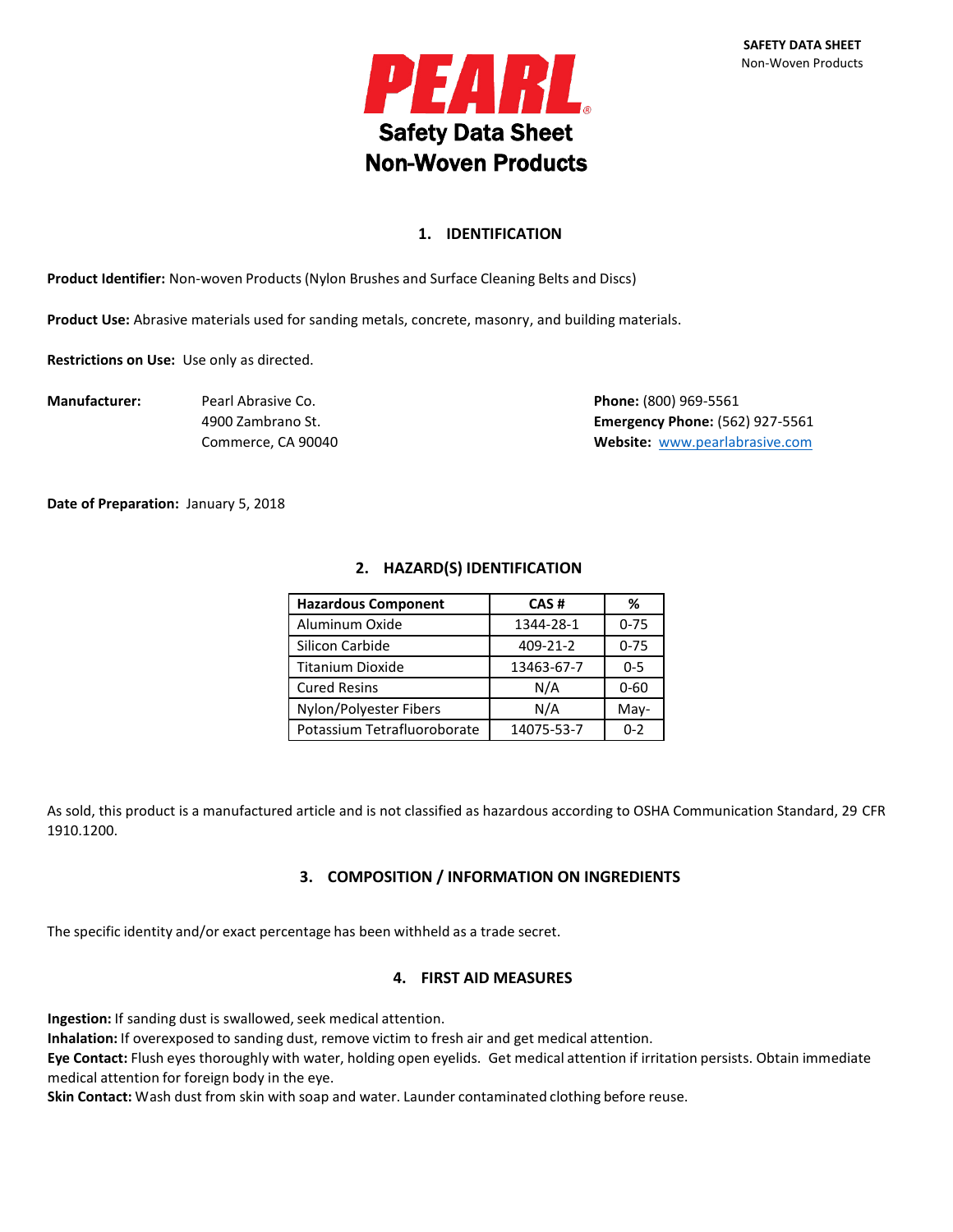

# **5. FIRE FIGHTING MEASURES**

**Extinguishing Media**: Use any media that is appropriate for the surrounding fire. **Special Firefighting Procedures**: None needed. **Unusual Fire and Explosion Hazards**: This product is not combustible, however, consideration must be given to the potential fire/explosion hazards from the base material being processed. Many materials create flammable/explosive dusts or turnings when sanded, machined or ground.

**Hazardous Combustion Products**: None known.

# **6. ACCIDENTAL RELEASE MEASURES**

Pick up, sweep up or vacuum and place in a container for disposal. Minimize generation of dust. Notify authorities as required by local, state and federal regulations

# **7. HANDLING AND STORAGE**

**Recommended Work Practices:** Use only with adequate ventilation. Avoid breathing dust. Wash thoroughly after handling and use, especially before eating, drinking or smoking. Consider potential exposure to components of the base materials or coatings being ground. Refer to OSHA's substance specific standards for additional work practice requirements where applicable.

**Storage:** Store in a dry location.

# **8. EXPOSURE CONTROLS / PERSONAL PROTECTION**

### **Exposure Guidelines:**

| <b>Hazardous Component</b>                 | <b>OSHA PEL</b>                                                       | <b>ACGIHTLV</b>                                                               |
|--------------------------------------------|-----------------------------------------------------------------------|-------------------------------------------------------------------------------|
| Aluminum Oxide                             | 15 mg/m <sup>3</sup> (total dust)<br>5 mg/m <sup>3</sup> (respirable) | 1 mg/m <sup>3</sup> (respirable) (as Al metal)                                |
| Silicon Carbide                            | 15 mg/m $3$ (total dust)<br>5 mg/m $3$ (respirable)                   | 10 mg/m <sup>3</sup> (inhalable fraction)<br>3 mg/m <sup>3</sup> (respirable) |
| Cubitron                                   | None Established                                                      | None Established                                                              |
| <b>Titanium Dioxide</b>                    | 15 mg/m <sup>3</sup> (total dust)                                     | 10 mg/m <sup>3</sup>                                                          |
| <b>Cured Resins</b>                        | None Established                                                      | None Established                                                              |
| Nylon/Polyester Fibers                     | None Established                                                      | None Established                                                              |
| Potassium Tetrafluoroborate (as fluorides) | 2.5 mg/m <sup>3</sup>                                                 | 2.5 mg/m <sup>3</sup>                                                         |

Note: Consider also components of base materials and coatings being sanded.

**Ventilation:** Use local exhaust or general ventilation as required to minimize exposure to dust and maintain the concentration of contaminants below the TLVs.

**Respiratory Protection:** Use NIOSH approved respirator if exposure limits are exceeded or where dust exposures are excessive. Consider the potential for exposure to components of the coatings or base material being ground in selecting proper respiratory protection. Refer to OSHA's specific standardsfor lead, cadmium, etc. where appropriate. Selection of respiratory protection depends on the contaminant type, form and concentration. Select and use respiratorsin accordance with OSHA 1910.134 and good industrial hygiene practice. **Gloves:** Cloth or leather gloves recommended.

**Eye Protection:** Safety goggles, safety glasses with side shields or face shield over safety glasses with side shields. **Other:** Protective clothing as needed to prevent contamination of personal clothing. Hearing protection may be required.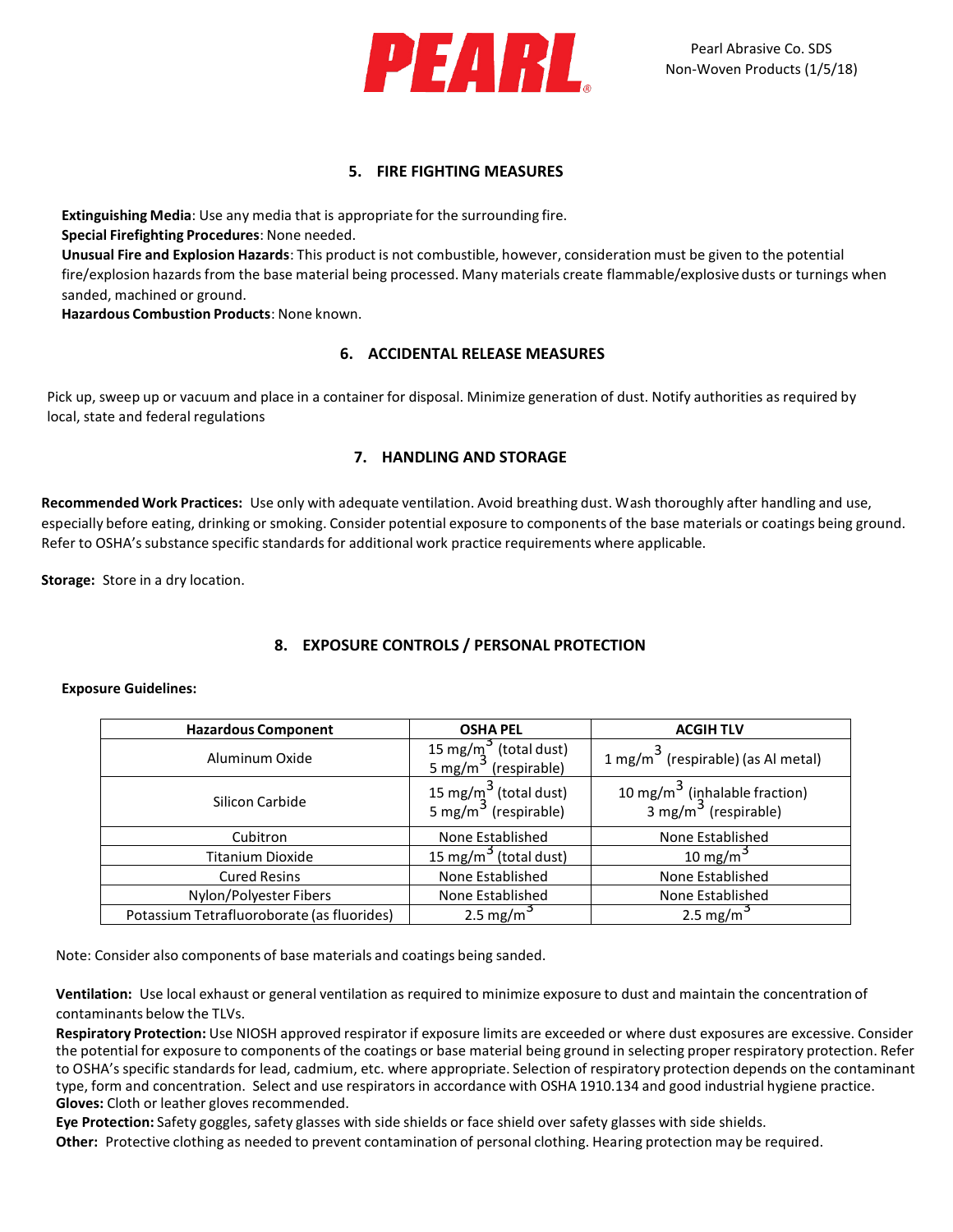

# **9. PHYSICAL AND CHEMICAL PROPERTIES**

| Odor threshold: Not applicable                         | <b>pH:</b> Not applicable                 |  |
|--------------------------------------------------------|-------------------------------------------|--|
| Melting point/freezing point: Not applicable           | <b>Boiling Point: Not applicable</b>      |  |
| Flash point: Non-Combustible                           | Evaporation rate: Not applicable          |  |
| Flammability (solid, gas): Not applicable              |                                           |  |
| Flammable limits: LEL: Not applicable                  | <b>UEL:</b> Not applicable                |  |
| Vapor pressure: Not applicable                         | Vapor density:                            |  |
| Relative density: 11-15.5                              | Solubility(ies): Not soluble              |  |
| Partition coefficient: n-octanol/water: Not applicable | Auto-ignition temperature: Not applicable |  |
| Decomposition temperature: Not applicable              | Viscosity: Not applicable                 |  |

**Appearance and Odor:** Nonwoven fibrous articles impregnated with abrasive particles which are bonded together with cured resins.

# **10. STABILITY AND REACTIVITY**

**Stability:** Stable

**Incompatibility:** None known.

**Hazardous Decomposition Products:** Dust from sanding could contain ingredientslisted in Section 3 and other, potentially more hazardous components of the base material being sanded or coatings applied to the base material. **Hazardous Polymerization:**Will not occur.

# **11. TOXICOLOGICAL INFORMATION**

## **HEALTH HAZARDS:**

**Ingestion:** None expected under normal use conditions. Swallowing large pieces may cause obstruction of the gastrointestinaltract. **Inhalation:** Dust may cause respiratory irritation.

**Eye:** Dust may cause eye irritation. Dust particles may cause abrasive injury to the eyes.

**Skin**: None expected under normal use conditions. Rubbing product across the skin may cause mechanical irritation or abrasions.

**Sensitization:** This material is not known to cause sensitization.

**Chronic:** Long-term overexposure to respirable dust may cause lung damage (fibrosis) with symptoms of coughing, shortness of breath and diminished breathing capacity. Chronic effects may be aggravated by smoking. Prolonged exposure to elevated noise levels during operations may affect hearing. A greater hazard, in most cases, is the exposure to the dust/fumes from the material or paint/coatings being sanded. Most of the dust generated during sanding is from the base material being sanded and the potential hazard from this exposure must be evaluated.

**Carcinogenicity**: Titanium Dioxide is listed by IARC as a group 2B Carcinogen (suspected human carcinogen).

None of the other components is listed as a carcinogen or potential carcinogen by OSHA, NTP, ACGIH or IARC. **Medical Conditions Aggravated by Exposure**: Employees with pre-existing respiratory disease may be at risk from exposure.

### **Acute Toxicity Values**:

This product and its components are not acutely toxic.

## **12. ECOLOGICAL INFORMATION**

No ecological data is available for this product. No hazards to the environment are expected from this product. However, consideration must be given to potential environment effects of the base material being processed.